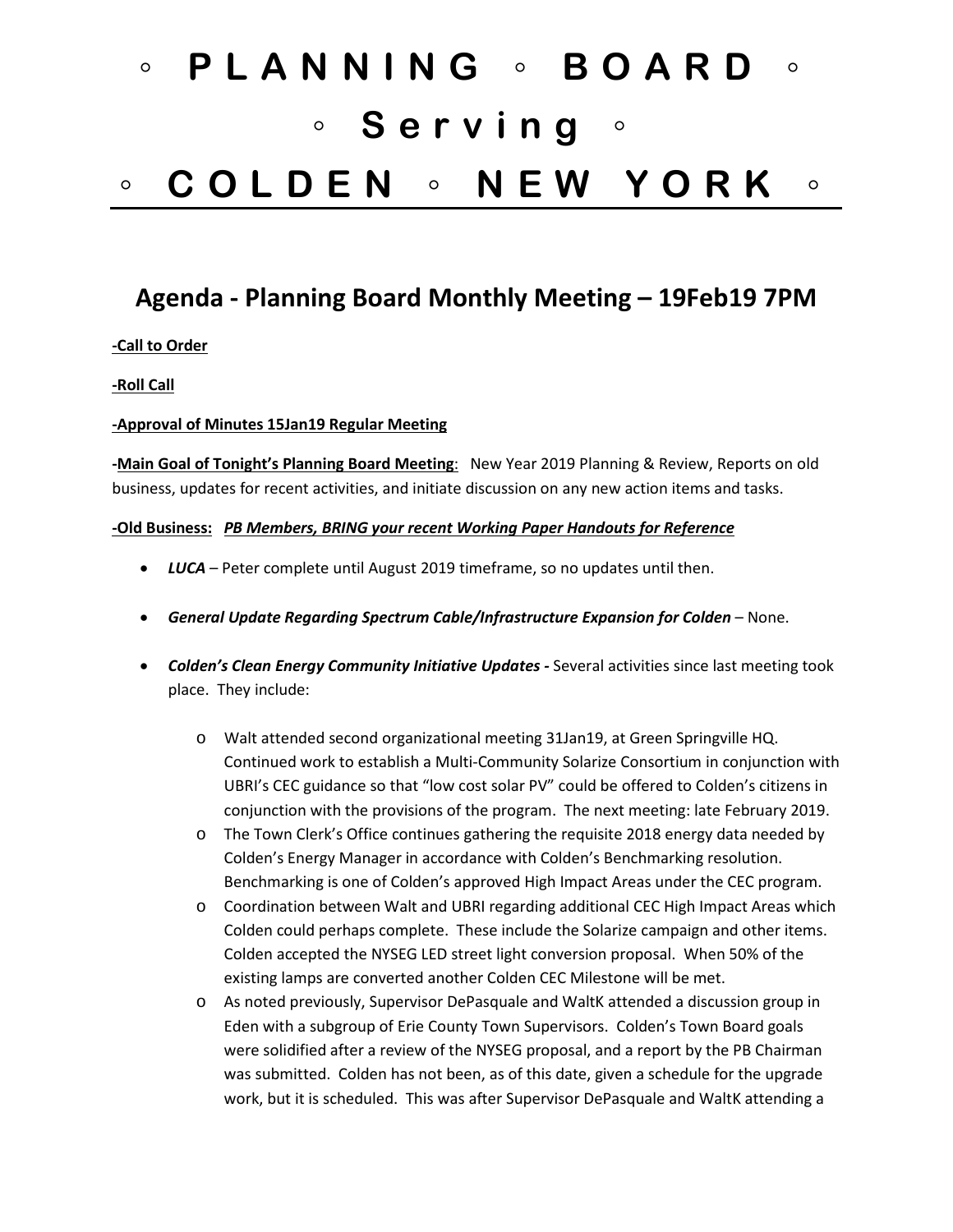14Jan19 meeting with NYSEG the upgrade of lighting heads to high efficiency LED Luminaires. The objective, of course, is less energy usage costs to the Town. The savings can be significant; Colden's breakeven point is about 8.7 months!

- *Planning Board Update at Town Board Workshop* Walt presented a progress summary of our recent PB actions during the TB's 7PM 7Feb19 Workshop. He also updated the TB on the Green Springville initiative and reviewed the agreement for Colden to participate in the Solarize CEC High Impact Area. A copy of the TB Handout is attached in the PB Handout. At the workshop we also reviewed the ongoing PB recommendations for *All Zoning and changes to Chapter 108 we previously reaffirmed.* These include Dog Kennel changes, Satellite dish fixups, Permitted Use fixups, and archaic inflammable references. The TB will review and set public hearing after final coordination with Town Attorney.
- *B2: Discussion on possible Peddler, Solicitor and Hawkers Ordinance for Colden*, action item requested by Town Board, item is tabled upon recommendation of Town Attorney.
- *B3: Discussion on 2010 vs. 2015 Grass Height in Zoning (NYS & Colden)* start dialog with code enforcement officer on local issues and approaches. State code has changed, perhaps Colden should just establish "a 10 inch limit", and then use State Code provision which allows: *"…as determined by Municipality…"* Issues for rural areas: "…what is lawn and what is field..." etc. Worse yet is the "…how high is high..." debate.
- *B4: Introduction of new potential renewable energy issue to Planning Board and Town Board.* New Gov. Cuomo & NYSERDA initiative under NY-Sun: "Energy Storage Systems". We must examine Zoning issues for this as related to deployment in Colden. But, (1) Unclear position in existing Colden Master Plan. (2) Zoning Code silent on the matter. (3) Home rule impact versus NYS Article X. Energy Storage methods include pumped storage, mechanical, traditional electrochemical batteries, etc. This is presently under review in Wales but via RPTL tax exclusionary approach. If that approach taken unfortunately solar, wind, and other renewables are also impacted; using RPTL can't pick and choose which are afforded tax abatement for initial years.
- *B5: Container Buildings as Principal and/or Accessory Structures in Colden-* Has been past issue, zoning is presently silent, there are multiple cases here of principal and accessory worries. Town of Wales is having this issue examined, will review their status.
- *B6: Tree House Used as Residence -* Item of concern from Code Enforcement legal options will be examined. Should Colden limit tree houses to only Accessory Use and must have a principal structure and principal use present on the parcel? Should keep generic, not just for tree houses so as to cover other possible problematic cases like containers, tiny houses, etc.
- *B7: Refine SUP Procedural Cases including Expedited SUP Renewals:* Limit use of §108-125 by defining the normal procedural cases in Chapt108. The general cases of concern are (1) Automatic SUP renewals, (2) Repeated Special Events/Festivals renewals, (3) Annual inspection